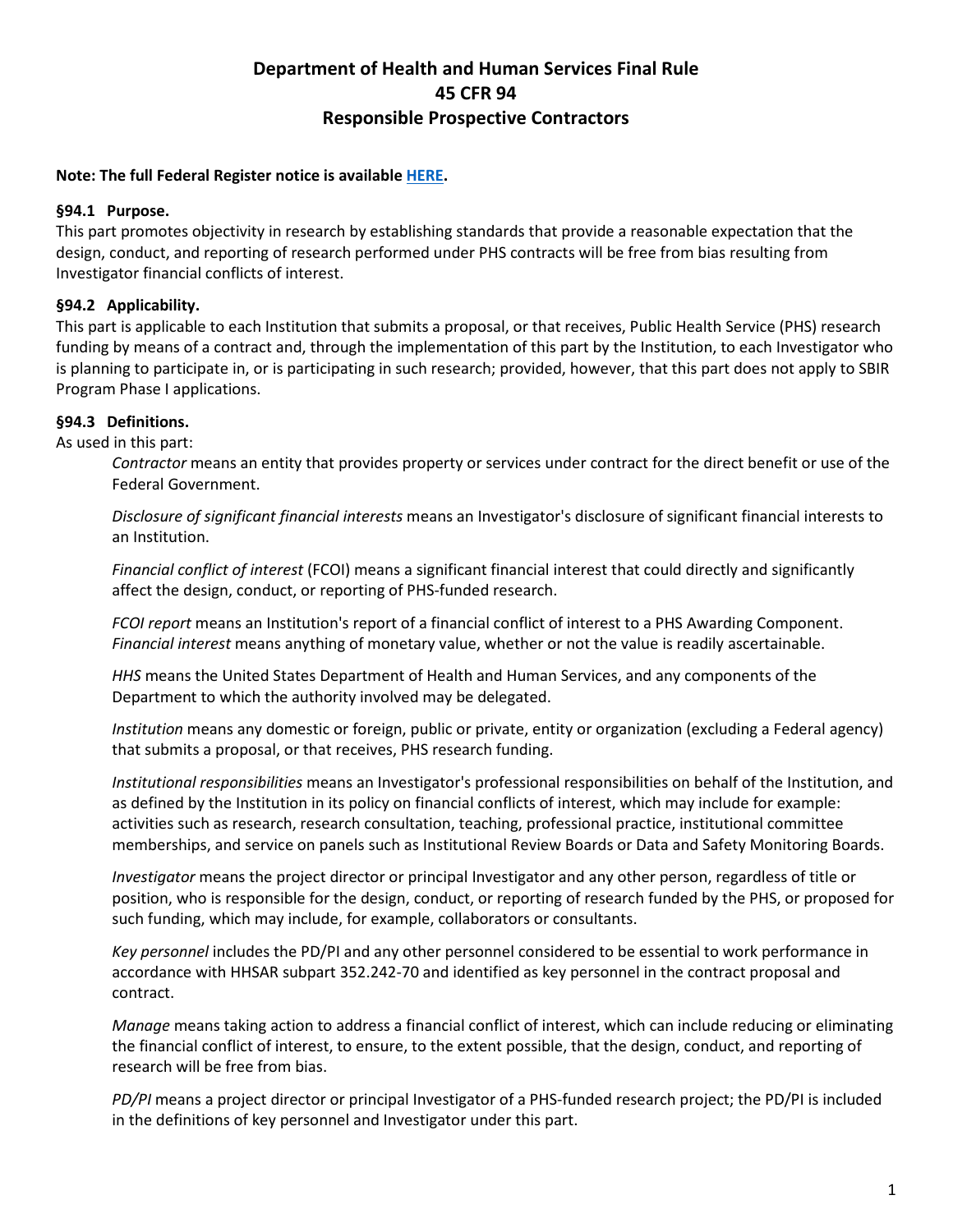*PHS* means the Public Health Service of the U.S. Department of Health and Human Services, and any components of the PHS to which the authority involved may be delegated, including the National Institutes of Health (NIH).

*PHS Awarding Component* means the organizational unit of the PHS that funds the research that is subject to this part.

*Public Health Service Act* or *PHS Act* means the statute codified at 42 U.S.C. 201 *et seq.*

*Research* means a systematic investigation, study or experiment designed to develop or contribute to generalizable knowledge relating broadly to public health, including behavioral and social-sciences research. The term encompasses basic and applied research (e.g., a published article, book or book chapter) and product development (e.g., a diagnostic test or drug). As used in this part, the term includes any such activity for which research funding is available from a PHS Awarding Component through a contract, whether authorized under the PHS Act or other statutory authority.

## *Significant financial interest* means:

(1) A financial interest consisting of one or more of the following interests of the Investigator (and those of the Investigator's spouse and dependent children) that reasonably appears to be related to the Investigator's institutional responsibilities:

- (i) With regard to any publicly traded entity, a *significant financial interest* exists if the value of any remuneration received from the entity in the twelve months preceding the disclosure and the value of any equity interest in the entity as of the date of disclosure, when aggregated, exceeds \$5,000. For purposes of this definition, remuneration includes salary and any payment for services not otherwise identified as salary (e.g., consulting fees, honoraria, paid authorship); equity interest includes any stock, stock option, or other ownership interest, as determined through reference to public prices or other reasonable measures of fair market value;
- (ii) With regard to any non-publicly traded entity, a *significant financial interest* exists if the value of any remuneration received from the entity in the twelve months preceding the disclosure, when aggregated, exceeds \$5,000, or when the Investigator (or the Investigator's spouse or dependent children) holds any equity interest (e.g., stock, stock option, or other ownership interest); or
- (iii) Intellectual property rights and interests (e.g., patents, copyrights), upon receipt of income related to such rights and interests.
- (2) Investigators also must disclose the occurrence of any reimbursed or sponsored travel (*i.e.,* that which is paid on behalf of the Investigator and not reimbursed to the Investigator so that the exact monetary value may not be readily available), related to their Institutional responsibilities; provided, however, that this disclosure requirement does not apply to travel that is reimbursed or sponsored by a Federal, state, or local government agency, an Institution of higher education as defined at 20 U.S.C. 1001(a), an academic teaching hospital, a medical center, or a research institute that is affiliated with an Institution of higher education. The Institution's FCOI policy will specify the details of this disclosure, which will include, at a minimum, the purpose of the trip, the identity of the sponsor/organizer, the destination, and the duration. In accordance with the Institution's FCOI policy, the Institutional official(s) will determine if further information is needed, including a determination or disclosure of monetary value, in order to determine whether the travel constitutes an FCOI with the PHS-funded research.
- (3) The term *significant financial interest* does not include the following types of financial interests: salary, royalties, or other remuneration paid by the Institution to the Investigator if the Investigator is currently employed or otherwise appointed by the Institution, including intellectual property rights assigned to the Institution and agreements to share in royalties related to such rights; any ownership interest in the Institution held by the Investigator, if the Institution is a commercial or for-profit organization; income from investment vehicles, such as mutual funds and retirement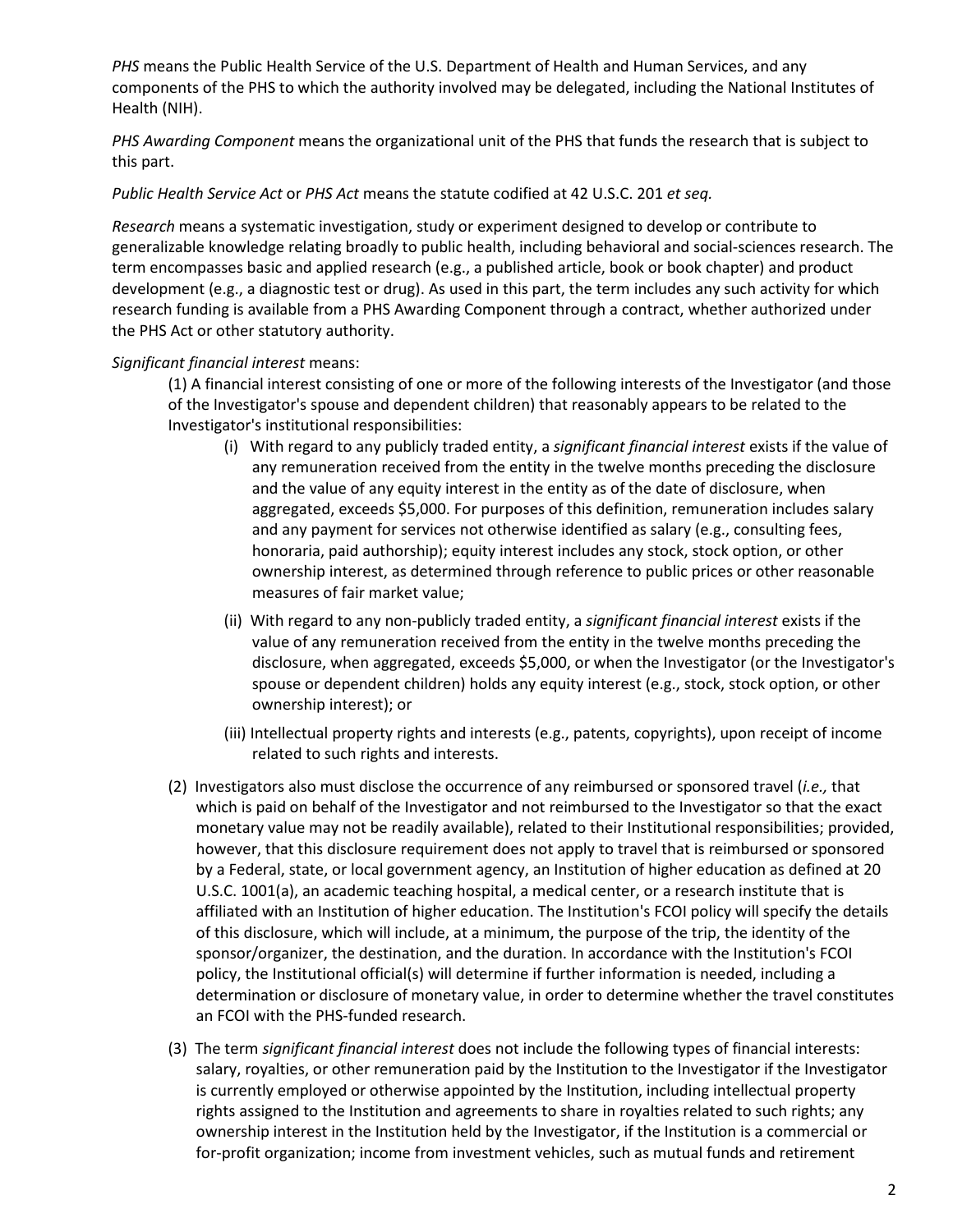accounts, as long as the Investigator does not directly control the investment decisions made in these vehicles; income from seminars, lectures, or teaching engagements sponsored by a Federal, state, or local government agency, an Institution of higher education as defined at 20 U.S.C. 1001(a), an academic teaching hospital, a medical center, or a research institute that is affiliated with an Institution of higher education; or income from service on advisory committees or review panels for a Federal, state, or local government agency, an Institution of higher education as defined at 20 U.S.C. 1001(a), an academic teaching hospital, a medical center, or a research institute that is affiliated with an Institution of higher education.

*Small Business Innovation Research* (SBIR) Program means the extramural research program for small businesses that is established by the Awarding Components of the Public Health Service and certain other Federal agencies under Public Law 97-219, the Small Business Innovation Development Act, as amended. For purposes of this part, the term SBIR Program also includes the Small Business Technology Transfer (STTR) Program, which was established by Public Law 102-564.

## **§94.4 Responsibilities of Institutions regarding Investigator financial conflicts of interest.**

Each Institution shall:

- (a) Maintain an up-to-date, written, enforced policy on financial conflicts of interest that complies with this part, and make such policy available via a publicly accessible Web site. If the Institution does not have any current presence on a publicly accessible Web site (and only in those cases), the Institution shall make its written policy available to any requestor within five business days of a request. If, however, the Institution acquires a presence on a publicly accessible Web site during the time of the PHS award, the requirement to post the information on that Web site will apply within 30 calendar days. If an Institution maintains a policy on financial conflicts of interest that includes standards that are more stringent than this part (e.g., that require a more extensive disclosure of financial interests), the Institution shall adhere to its policy and shall provide FCOI reports regarding identified financial conflicts of interest to the PHS Awarding Component in accordance with the Institution's own standards and within the timeframe prescribed by this part.
- (b) Inform each Investigator of the Institution's policy on financial conflicts of interest, the Investigator's responsibilities regarding disclosure of significant financial interests, and of these regulations, and require each Investigator to complete training regarding the same prior to engaging in research related to any PHSfunded contract and at least every four years, and immediately when any of the following circumstances apply:
	- (1) The Institution revises its financial conflict of interest policies or procedures in any manner that affects the requirements of Investigators;
	- (2) An Investigator is new to an Institution; or
	- (3) An Institution finds that an Investigator is not in compliance with the Institution's financial conflict of interest policy or management plan.
- (c) If the Institution carries out the PHS-funded research through a subrecipient (e.g., subcontractors, or consortium members), the Institution (awardee Institution) must take reasonable steps to ensure that any subrecipient Investigator complies with this part by
	- (1) Incorporating as part of a written agreement with the subrecipient terms that establish whether the financial conflicts of interest policy of the awardee Institution or that of the subrecipient will apply to the subrecipient's Investigators.
		- (i) If the subrecipient's Investigators must comply with the subrecipient's financial conflicts of interest policy, the subrecipient shall certify as part of the agreement referenced above that its policy complies with this part. If the subrecipient cannot provide such certification, the agreement shall state that subrecipient Investigators are subject to the financial conflicts of interest policy of the awardee Institution for disclosing significant financial interests that are directly related to the subrecipient's work for the awardee Institution;
		- (ii) Additionally, if the subrecipient's Investigators must comply with the subrecipient's financial conflicts of interest policy, the agreement referenced above shall specify time period(s) for the subrecipient to report all identified financial conflicts of interest to the awardee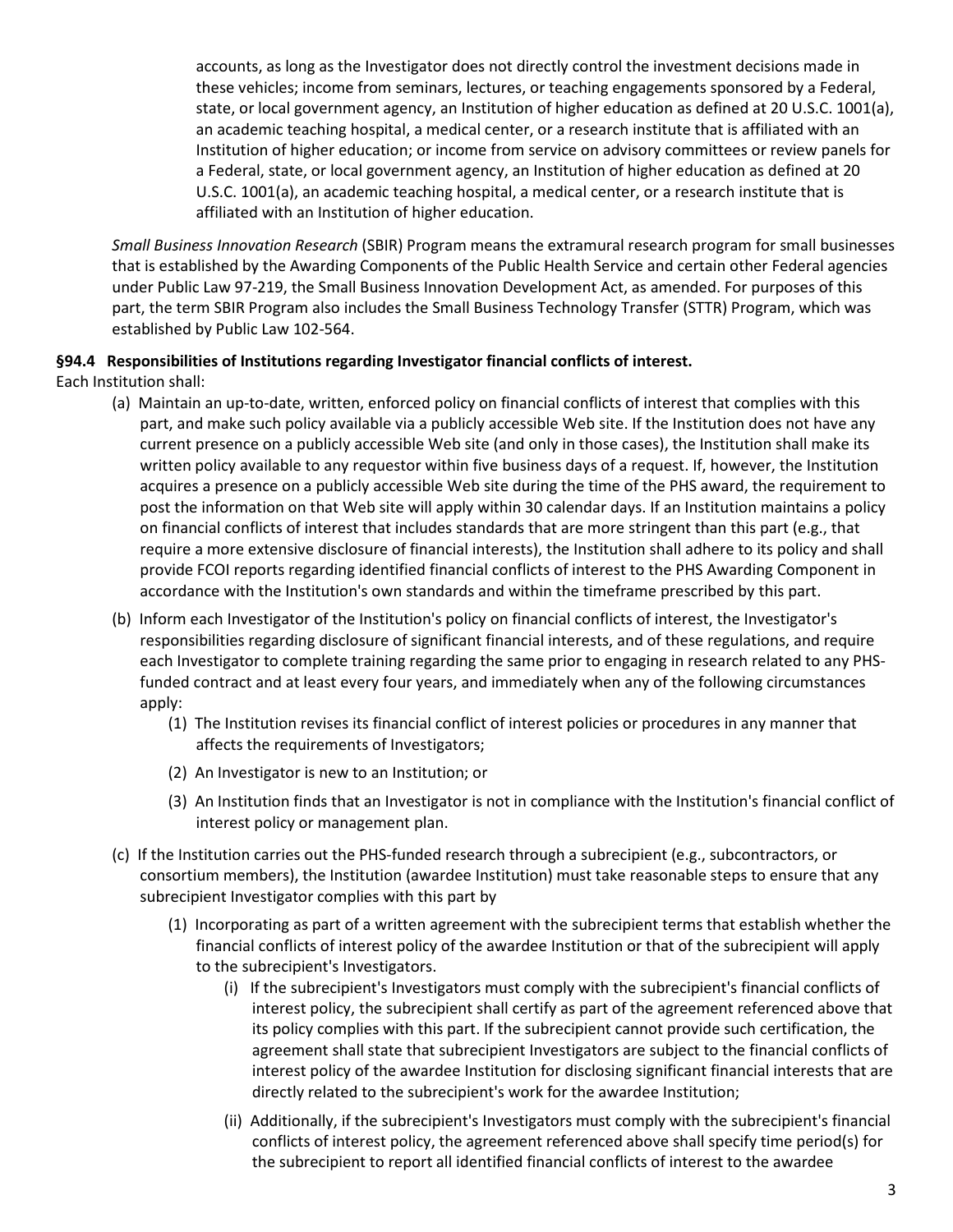Institution. Such time period(s) shall be sufficient to enable the awardee Institution to provide timely FCOI reports, as necessary, to the PHS as required by this part;

- (iii) Alternatively, if the subrecipient's Investigators must comply with the awardee Institution's financial conflicts of interest policy, the agreement referenced above shall specify time period(s) for the subrecipient to submit all Investigator disclosures of significant financial interests to the awardee Institution. Such time period(s) shall be sufficient to enable the awardee Institution to comply timely with its review, management, and reporting obligations under this part.
- (2) Providing FCOI reports to the PHS Awarding Component regarding all financial conflicts of interest of all subrecipient Investigators consistent with this part, *i.e.,* prior to the expenditure of funds and within 60 days of any subsequently identified FCOI.
- (d) Designate an institutional official(s) to solicit and review disclosures of significant financial interests from each Investigator who is planning to participate in, or is participating in, the PHS-funded research.
- (e) (1) Require that each Investigator who is planning to participate in the PHS-funded research disclose to the Institution's designated official(s) the Investigator's significant financial interests (and those of the Investigator's spouse and dependent children) no later than date of submission of the Institution's proposal for PHS-funded research.

(2) Require each Investigator who is participating in the PHS-funded research to submit an updated disclosure of significant financial interests at least annually, in accordance with the specific time period prescribed by the Institution, during the period of the award. Such disclosure shall include any information that was not disclosed initially to the Institution pursuant to paragraph (e)(1) of this section, or in a subsequent disclosure of significant financial interests (e.g., any financial conflict of interest identified on a PHS-funded project that was transferred from another Institution), and shall include updated information regarding any previously disclosed significant financial interest (e.g., the updated value of a previously disclosed equity interest).

(3) Require each Investigator who is participating in the PHS-funded research to submit an updated disclosure of significant financial interests within thirty days of discovering or acquiring (e.g., through purchase, marriage, or inheritance) a new significant financial interest.

- (f) Provide guidelines consistent with this part for the designated institutional official(s) to determine whether an Investigator's significant financial interest is related to PHS-funded research and, if so related, whether the significant financial interest is a financial conflict of interest. An Investigator's significant financial interest is related to PHS-funded research when the Institution, through its designated official(s), reasonably determines that the significant financial interest: Could be affected by the PHS-funded research; or is in an entity whose financial interest could be affected by the research. The Institution may involve the Investigator in the designated official(s)'s determination of whether a significant financial interest is related to the PHS-funded research. A financial conflict of interest exists when the Institution, through its designated official(s), reasonably determines that the significant financial interest could directly and significantly affect the design, conduct, or reporting of the PHS-funded research.
- (g) Take such actions as necessary to manage financial conflicts of interest, including any financial conflicts of a subrecipient Investigator pursuant to paragraph (c) of this section. Management of an identified financial conflict of interest requires development and implementation of a management plan and, if necessary, a retrospective review and mitigation report pursuant to §94.5(a).
- (h) Provide initial and ongoing FCOI reports to the PHS as required pursuant to §94.5(b).
	- (i) Maintain records relating to all Investigator disclosures of financial interests and the Institution's review of, and response to, such disclosures (whether or not a disclosure resulted in the Institution's determination of a financial conflict of interest), and all actions under the Institution's policy or retrospective review, if applicable, for at least three years from the date of final payment or, where applicable, for the time periods specified in 48 CFR part 4, subpart 4.7.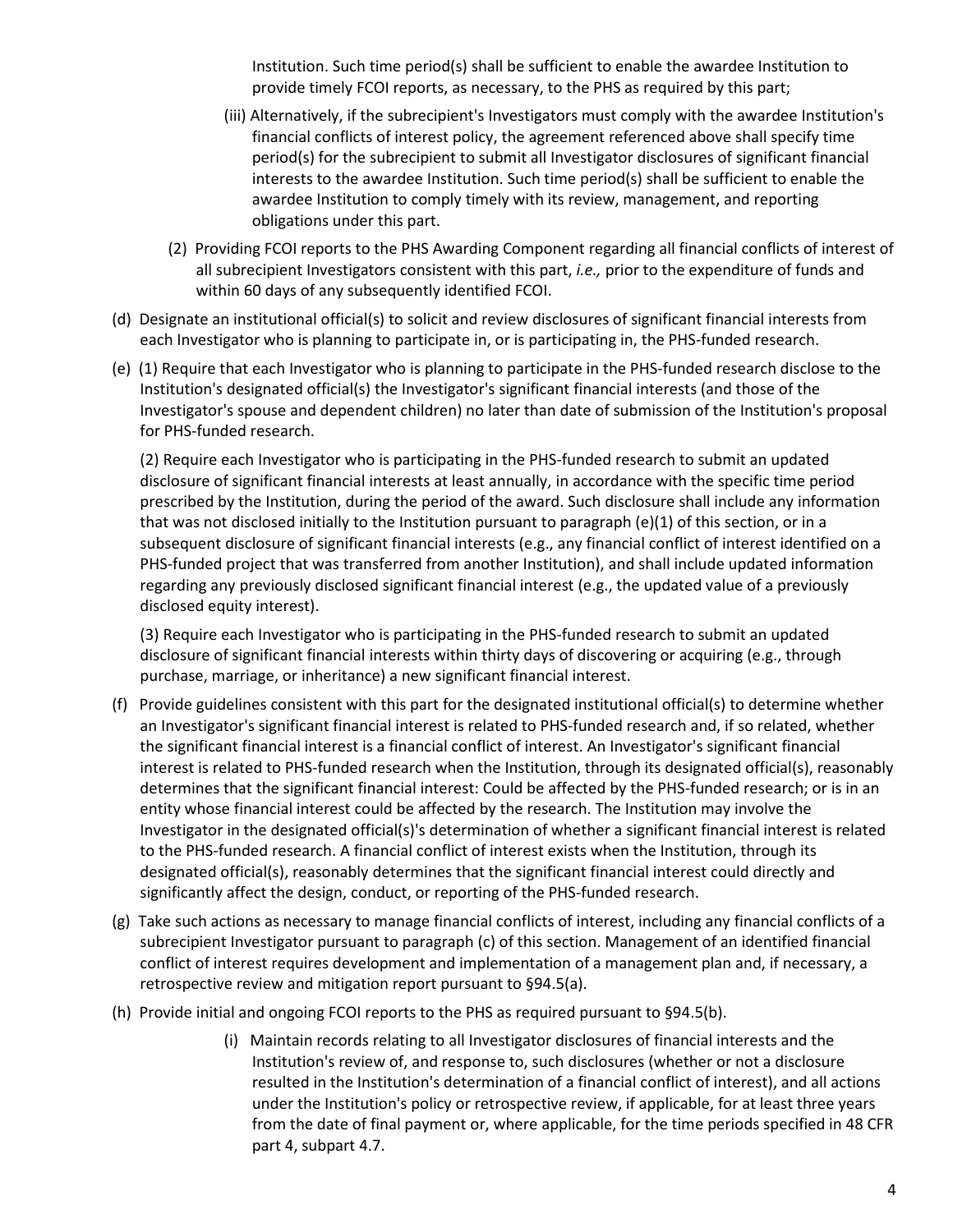- (j) Establish adequate enforcement mechanisms and provide for employee sanctions or other administrative actions to ensure Investigator compliance as appropriate.
- (k) Certify, in each contract proposal to which this part applies, that the Institution:
	- (1) Has in effect at that Institution an up-to-date, written, and enforced administrative process to identify and manage financial conflicts of interest with respect to all research projects for which funding is sought or received from the PHS;
	- (2) Shall promote and enforce Investigator compliance with this part's requirements including those pertaining to disclosure of significant financial interests;
	- (3) Shall manage financial conflicts of interest and provide initial and ongoing FCOI reports to the PHS Awarding Component consistent with this part;
	- (4) Agrees to make information available, promptly upon request, to the HHS relating to any Investigator disclosure of financial interests and the Institution's review of, and response to, such disclosure, whether or not the disclosure resulted in the Institution's determination of a financial conflict of interest; and
	- (5) Shall fully comply with the requirements of this part.

#### **§94.5 Management and reporting of financial conflicts of interest.**

- (a) Management of financial conflicts of interest.
	- (1) Prior to the Institution's expenditure of any funds under a PHS-funded research project, the designated official(s) of an Institution shall, consistent with §94.4(f): review all Investigator disclosures of significant financial interests; determine whether any significant financial interests relate to PHS-funded research; determine whether a financial conflict of interest exists; and, if so, develop and implement a management plan that shall specify the actions that have been, and shall be, taken to manage such financial conflict of interest. Examples of conditions or restrictions that might be imposed to manage a financial conflict of interest include, but are not limited to:
		- (i) Public disclosure of financial conflicts of interest (e.g., when presenting or publishing the research);
		- (ii) For research projects involving human subjects research, disclosure of financial conflicts of interest directly to participants;
		- (iii) Appointment of an independent monitor capable of taking measures to protect the design, conduct, and reporting of the research against bias, resulting from the financial conflict of interest;
		- (iv) Modification of the research plan;
		- (v) Change of personnel or personnel responsibilities, or disqualification of personnel from participation in all or a portion of the research;
		- (vi) Reduction or elimination of the financial interest (e.g., sale of an equity interest); or

(vii)Severance of relationships that create financial conflicts.

(2) Whenever, in the course of an ongoing PHS-funded research project, an Investigator who is new to participating in the research project discloses a significant financial interest or an existing Investigator discloses a new significant financial interest to the Institution, the designated official(s) of the Institution shall, within sixty days: review the disclosure of the significant financial interest; determine whether it is related to PHS-funded research; determine whether a financial conflict of interest exists; and, if so, implement, on at least an interim basis, a management plan that shall specify the actions that have been, and will be, taken to manage such financial conflict of interest. Depending on the nature of the significant financial interest, an Institution may determine that additional interim measures are necessary with regard to the Investigator's participation in the PHSfunded research project between the date of disclosure and the completion of the Institution's review.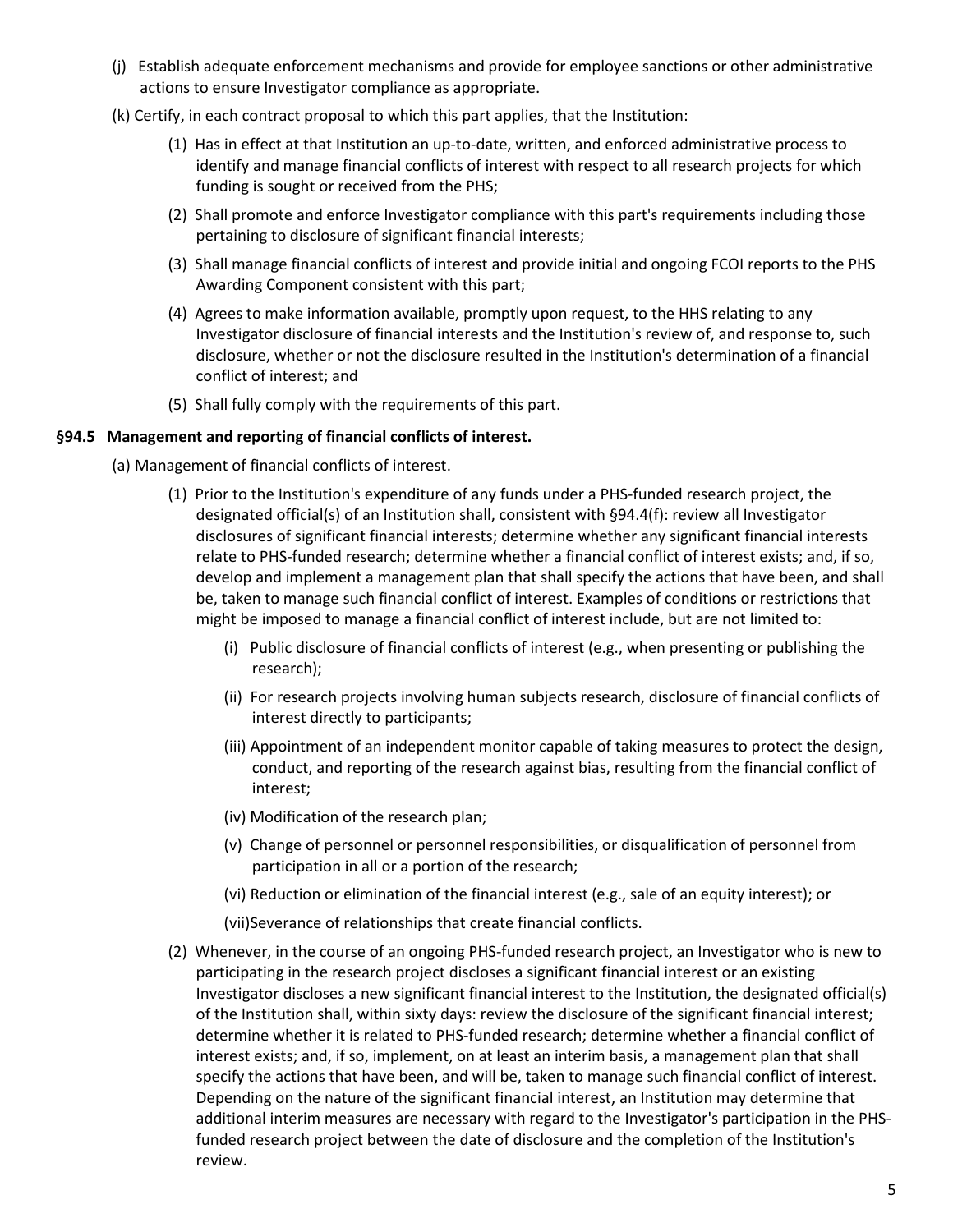- (3) Whenever an Institution identifies a significant financial interest that was not disclosed timely by an Investigator or, for whatever reason, was not previously reviewed by the Institution during an ongoing PHS-funded research project (e.g., was not timely reviewed or reported by a subrecipient), the designated official(s) shall, within sixty days: review the significant financial interest; determine whether it is related to PHS-funded research; determine whether a financial conflict of interest exists; and, if so:
	- (i) Implement, on at least an interim basis, a management plan that shall specify the actions that have been, and will be, taken to manage such financial conflict of interest going forward;
	- (ii) (A) In addition, whenever a financial conflict of interest is not identified or managed in a timely manner including failure by the Investigator to disclose a significant financial interest that is determined by the Institution to constitute a financial conflict of interest; failure by the Institution to review or manage such a financial conflict of interest; or failure by the Investigator to comply with a financial conflict of interest management plan, the Institution shall, within 120 days of the Institution's determination of noncompliance, complete a retrospective review of the Investigator's activities and the PHS-funded research project to determine whether any PHS-funded research, or portion thereof, conducted during the time period of the noncompliance, was biased in the design, conduct, or reporting of such research.

(B) The Institution is required to document the retrospective review; such documentation shall include, but not necessarily be limited to, all of the following key elements:

- (*1*) Project number;
- (*2*) Project title;
- (*3*) PD/PI or contact PD/PI if a multiple PD/PI model is used;
- (*4*) Name of the Investigator with the FCOI;
- (*5*) Name of the entity with which the Investigator has a financial conflict of interest;
- (*6*) Reason(s) for the retrospective review;
- (*7*) Detailed methodology used for the retrospective review (e.g., methodology of the review process, composition of the review panel, documents reviewed);
- (*8*) Findings of the review; and
- (*9*) Conclusions of the review.
- (iii) Based on the results of the retrospective review, if appropriate, the Institution shall update the previously submitted FCOI report, specifying the actions that will be taken to manage the financial conflict of interest going forward. If bias is found, the Institution is required to notify the PHS Awarding Component promptly and submit a mitigation report to the PHS Awarding Component. The mitigation report must include, at a minimum, the key elements documented in the retrospective review above and a description of the impact of the bias on the research project and the Institution's plan of action or actions taken to eliminate or mitigate the effect of the bias (e.g., impact on the research project; extent of harm done, including any qualitative and quantitative data to support any actual or future harm; analysis of whether the research project is salvageable). Thereafter, the Institution will submit FCOI reports annually, as specified elsewhere in this part. Depending on the nature of the financial conflict of interest, an Institution may determine that additional interim measures are necessary with regard to the Investigator's participation in the PHS-funded research project between the date that the financial conflict of interest or the Investigator's noncompliance is determined and the completion of the Institution's retrospective review.
- (4) Whenever an Institution implements a management plan pursuant to this part, the Institution shall monitor Investigator compliance with the management plan on an ongoing basis until the completion of the PHS-funded research project.
- (5) (i) Prior to the Institution's expenditure of any funds under a PHS-funded research project, the Institution shall ensure public accessibility, via a publicly accessible Web site or written response to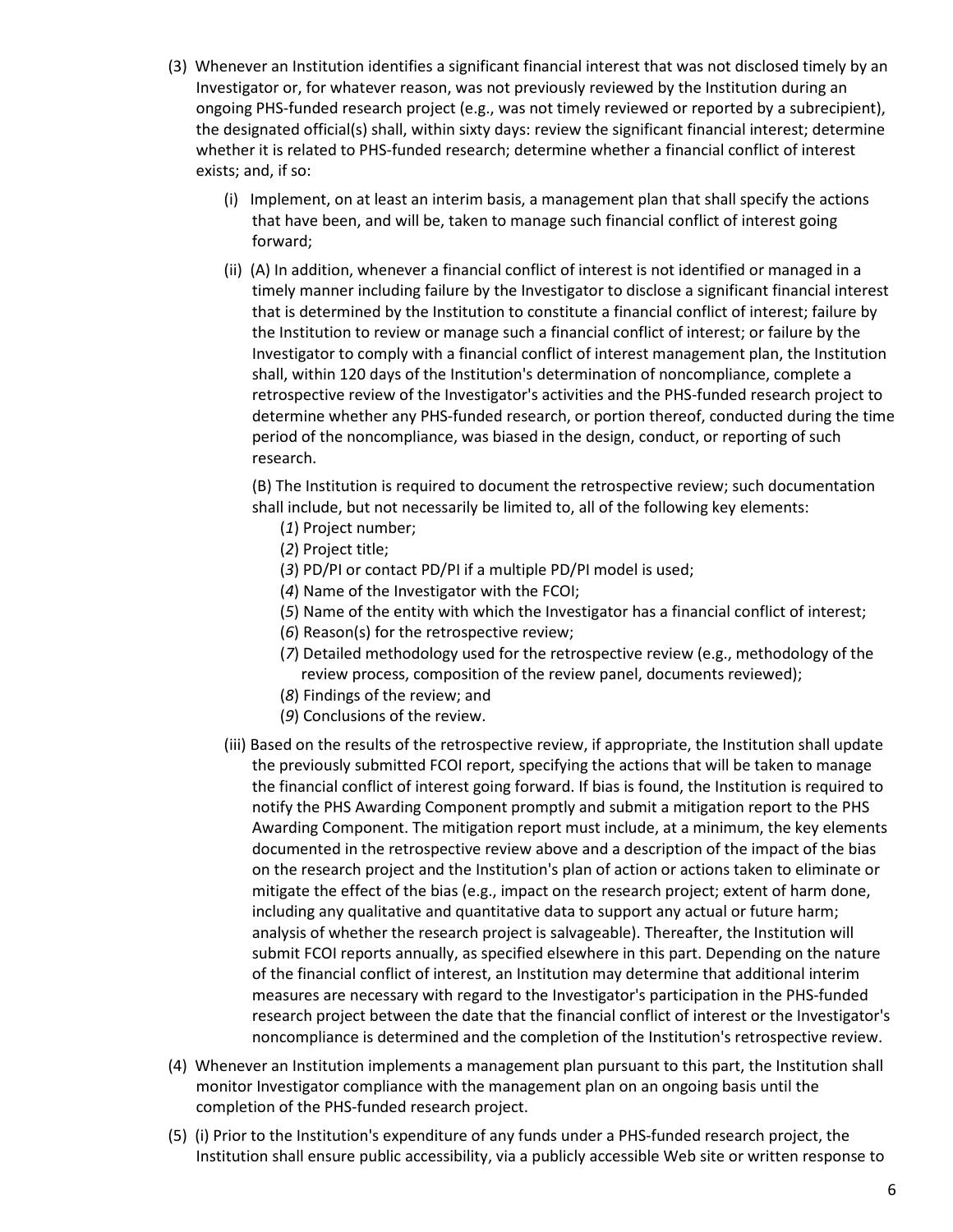any requestor within five business days of a request, of information concerning any significant financial interest disclosed to the Institution that meets the following three criteria:

(A) The significant financial interest was disclosed and is still held by key personnel as defined in this part;

(B) The Institution determines that the significant financial interest is related to the PHS-funded research; and

(C) The Institution determines that the significant financial interest is a financial conflict of interest.

(ii) The information that the Institution makes available via a publicly accessible Web site or written response to any requestor within five business days of a request, shall include, at a minimum, the following: The Investigator's name; the Investigator's title and role with respect to the research project; the name of the entity in which the significant financial interest is held; the nature of the significant financial interest; and the approximate dollar value of the significant financial interest (dollar ranges are permissible: \$0-\$4,999; \$5,000-\$9,999; \$10,000-\$19,999; amounts between \$20,000-\$100,000 by increments of \$20,000; amounts above \$100,000 by increments of \$50,000), or a statement that the interest is one whose value cannot be readily determined through reference to public prices or other reasonable measures of fair market value.

(iii) If the Institution uses a publicly accessible Web site for the purposes of this subsection, the information that the Institution posts shall be updated at least annually. In addition, the Institution shall update the Web site within sixty days of the Institution's receipt or identification of information concerning any additional significant financial interest of the senior/key personnel for the PHS-funded research project that was not previously disclosed, or upon the disclosure of a significant financial interest of senior/key personnel new to the PHS-funded research project, if the Institution determines that the significant financial interest is related to the PHS-funded research and is a financial conflict of interest. The Web site shall note that the information provided is current as of the date listed and is subject to updates, on at least an annual basis and within 60 days of the Institution's identification of a new financial conflict of interest. If the Institution responds to written requests for the purposes of this subsection, the Institution will note in its written response that the information provided is current as of the date of the correspondence and is subject to updates, on at least an annual basis and within 60 days of the Institution's identification of a new financial conflict of interest, which should be requested subsequently by the requestor.

(iv) Information concerning the significant financial interests of an individual subject to paragraph (a)(5) of this section shall remain available, for responses to written requests or for posting via the Institution's publicly accessible Web site for at least three years from the date that the information was most recently updated.

(6) In addition to the types of financial conflicts of interest as defined in this part that must be managed pursuant to this section, an Institution may require the management of other financial conflicts of interest in its policy on financial conflicts of interest, as the Institution deems appropriate.

(b) Reporting of financial conflicts of interest.

- (1) Prior to the Institution's expenditure of any funds under a PHS-funded research project, the Institution shall provide to the PHS Awarding Component an FCOI report regarding any Investigator's significant financial interest found by the Institution to be conflicting and ensure that the Institution has implemented a management plan in accordance with this part. In cases in which the Institution identifies a financial conflict of interest and eliminates it prior to the expenditure of PHS-awarded funds, the Institution shall not submit an FCOI report to the PHS Awarding Component.
- (2) For any significant financial interest that the Institution identifies as conflicting subsequent to the Institution's initial FCOI report during an ongoing PHS-funded research project (e.g., upon the participation of an Investigator who is new to the research project), the Institution shall provide to the PHS Awarding Component, within sixty days, an FCOI report regarding the financial conflict of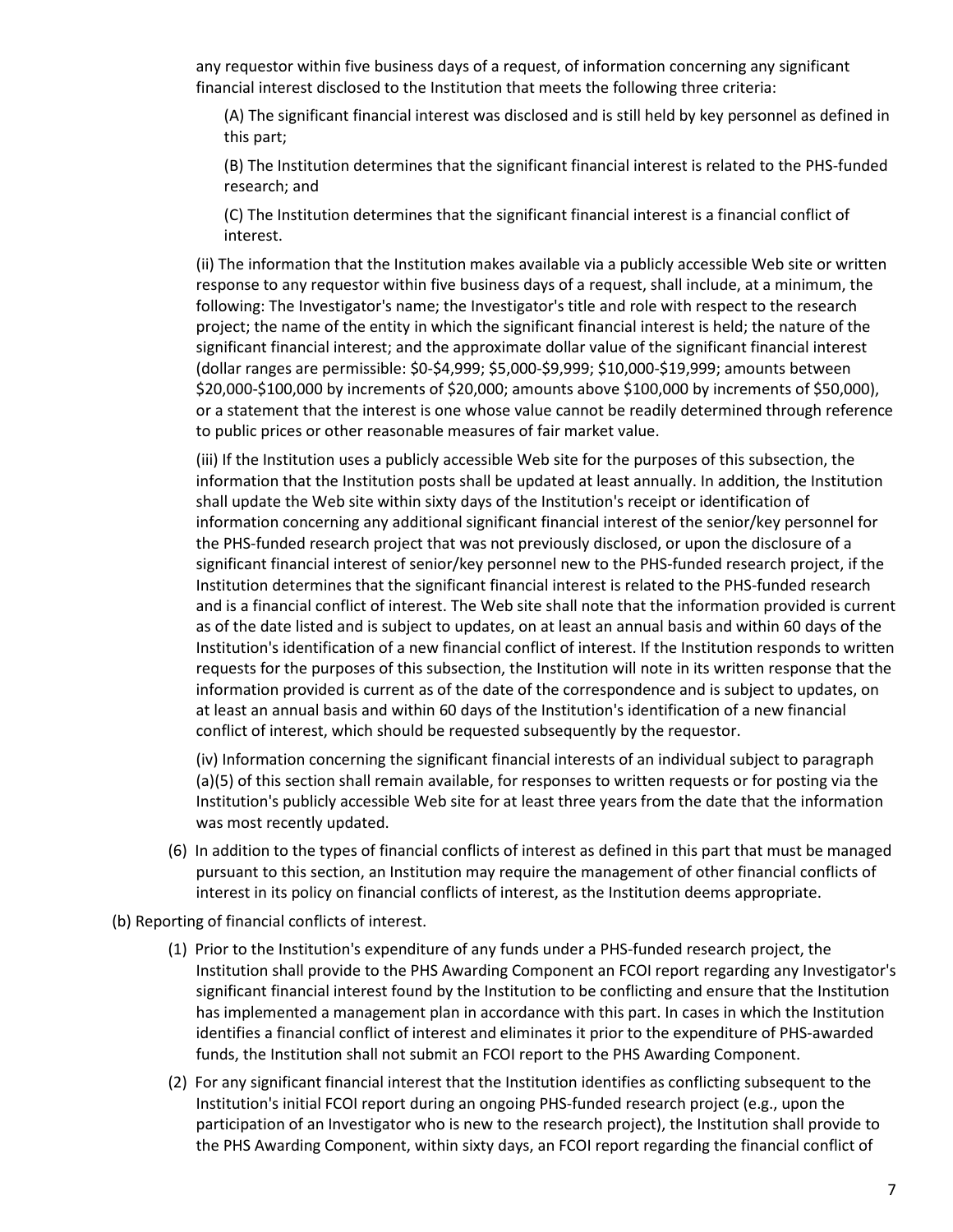interest and ensure that the Institution has implemented a management plan in accordance with this part. Pursuant to paragraph (a)(3)(ii) of this section, where such FCOI report involves a significant financial interest that was not disclosed timely by an Investigator or, for whatever reason, was not previously reviewed or managed by the Institution (e.g., was not timely reviewed or reported by a subrecipient), the Institution also is required to complete a retrospective review to determine whether any PHS-funded research, or portion thereof, conducted prior to the identification and management of the financial conflict of interest was biased in the design, conduct, or reporting of such research. Additionally, pursuant to paragraph (a)(3)(iii) of this section, if bias is found, the Institution is required to notify the PHS Awarding Component promptly and submit a mitigation report to the PHS Awarding Component.

- (3) Any FCOI report required under paragraphs  $(b)(1)$  or  $(b)(2)$  of this section shall include sufficient information to enable the PHS Awarding Component to understand the nature and extent of the financial conflict, and to assess the appropriateness of the Institution's management plan. Elements of the FCOI report shall include, but are not necessarily limited to the following:
	- (i) Project/Contract number;
	- (ii) PD/PI or Contact PD/PI if a multiple PD/PI model is used;
	- (iii) Name of the Investigator with the financial conflict of interest;
	- (iv) Name of the entity with which the Investigator has a financial conflict of interest;
	- (v) Nature of the financial interest (e.g., equity, consulting fee, travel reimbursement, honorarium);
	- (vi) Value of the financial interest (dollar ranges are permissible: \$0-\$4,999; \$5,000-\$9,999; \$10,000-\$19,999; amounts between \$20,000-\$100,000 by increments of \$20,000; amounts above \$100,000 by increments of \$50,000), or a statement that the interest is one whose value cannot be readily determined through reference to public prices or other reasonable measures of fair market value;
	- (vii)A description of how the financial interest relates to the PHS-funded research and the basis for the Institution's determination that the financial interest conflicts with such research; and
	- (viii)A description of the key elements of the Institution's management plan, including:
	- (A) Role and principal duties of the conflicted Investigator in the research project;
	- (B) Conditions of the management plan;
	- (C) How the management plan is designed to safeguard objectivity in the research project;
	- (D) Confirmation of the Investigator's agreement to the management plan;
	- (E) How the management plan will be monitored to ensure Investigator compliance; and
	- (F) Other information as needed.
- (4) For any financial conflict of interest previously reported by the Institution with regard to an ongoing PHS-funded research project, the Institution shall provide to the PHS Awarding Component an annual FCOI report that addresses the status of the financial conflict of interest and any changes to the management plan for the duration of the PHS-funded research project. The annual FCOI report shall specify whether the financial conflict is still being managed or explain why the financial conflict of interest no longer exists. The Institution shall provide annual FCOI reports to the PHS Awarding Component for the duration of the project period (including extensions with or without funds) in the time and manner specified by the PHS Awarding Component.
- (5) In addition to the types of financial conflicts of interest as defined in this part that must be reported pursuant to this section, an Institution may require the reporting of other financial conflicts of interest in its policy on financial conflicts of interest, as the Institution deems appropriate.